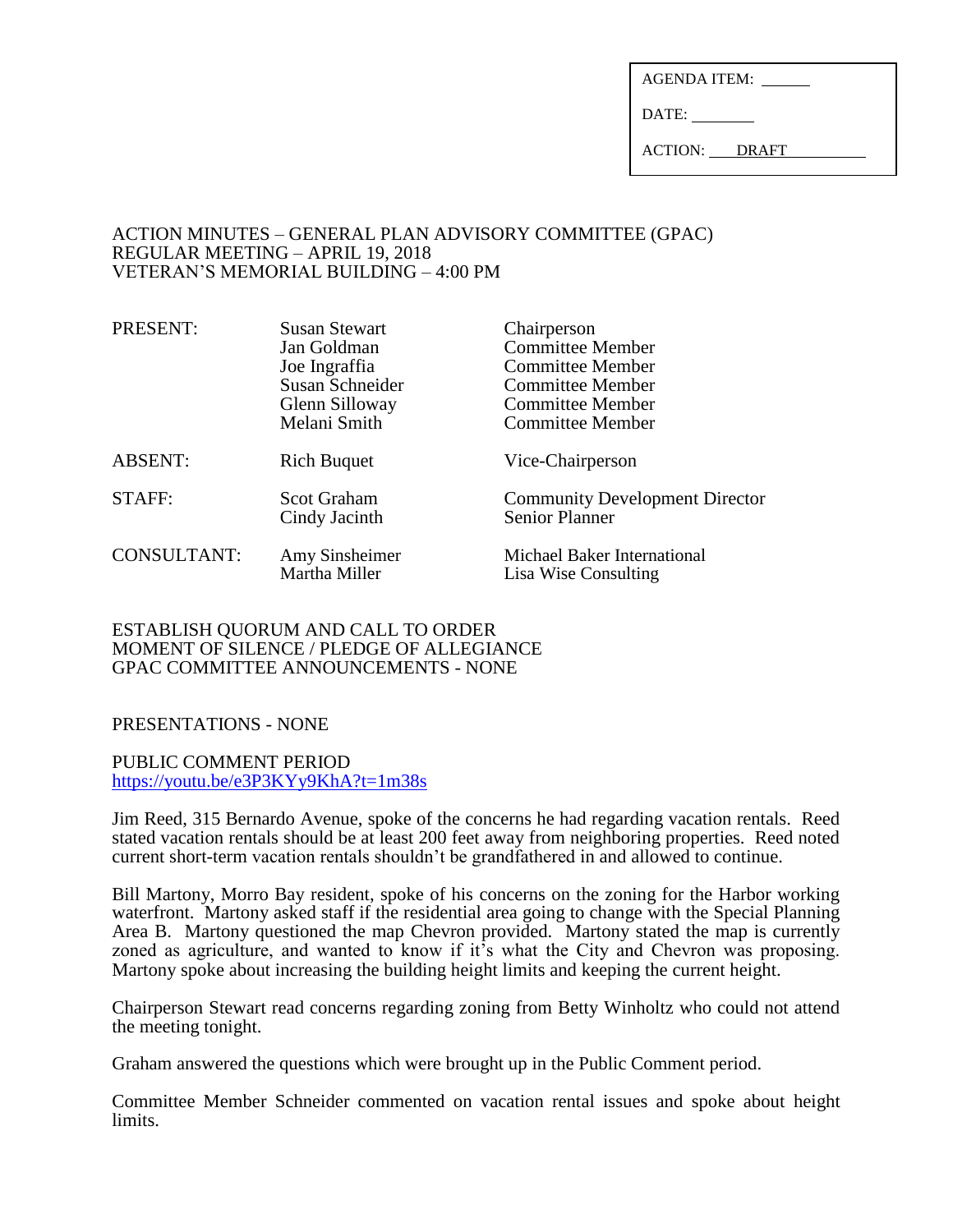Committee Member Silloway commented there should be more discussion on vacation rentals.

## A. CONSENT CALENDAR <https://youtu.be/e3P3KYy9KhA?t=23m20s>

- **A-1** Approval of minutes from the GPAC meeting of December 21, 2017. Staff Recommendation: Approve minutes as submitted.
- **A-2** Approval of minutes from the GPAC meeting of January 18, 2018. Staff Recommendation: Approve minutes as submitted.

**MOTION:** Committee Member Schneider moved to approve the Consent Calendar. Committee Member Goldman seconded, and the motion passed (6-0).

## B. UNFINISHED BUSINESS - NONE

### C. NEW BUSINESS <https://youtu.be/e3P3KYy9KhA?t=23m53s>

- C-1 Michael Baker International Presentation *Power Point presentation to be posted prior to meeting*
	- 1. Status Update (Amy Sinsheimer, Michael Baker International) <https://youtu.be/e3P3KYy9KhA?t=24m3s>
	- 2. Zoning Code Update Module 3: Use Regulations (Martha Miller, Lisa Wise Consulting) <https://youtu.be/e3P3KYy9KhA?t=24m50s>

#### D. COMMITTEE MEMBER CLOSING COMMENTS <https://youtu.be/e3P3KYy9KhA?t=1h58m46s>

Committee Member Ingraffia stated he was concerned with telecommunications. Ingraffia would like the City Council or Planning Commission to be involved with the location, design, etc.

### E. COMMUNITY DEVELOPMENT DIRECTOR/MICHAEL BAKER INTL. COMMENTS <https://youtu.be/e3P3KYy9KhA?t=2h1m38s>

Graham asked committee members if they would like to change their seating arrangements for the upcoming meetings since the board has decreased in their number.

Chairperson Stewart and the other Committee Members preferred to keep the seating as it is.